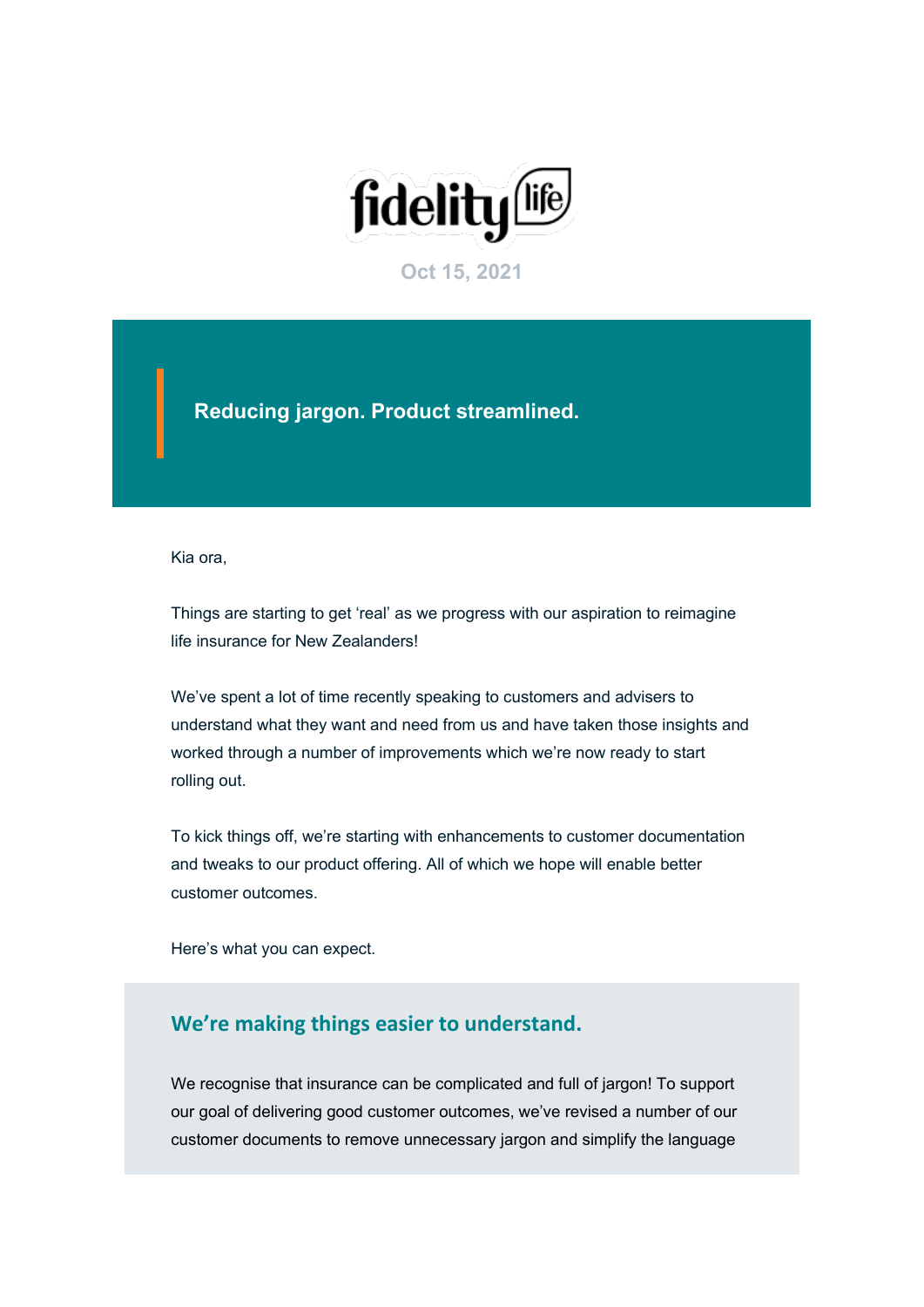so it's easier to understand.

We've also made a number of terminology changes to our policy wordings. For example, changing 'sum assured' to 'sum insured', 'date of commencement' to 'start date' and 'life assurance' to 'life cover' (to name a few).

You'll start to see simplified language across several other customer documents including new customer brochures that will launch in the coming months.

# **We've updated our product offering.**

We've made some adjustments to our current product offering which will begin to take effect from mid-late November 2021 onwards.

So, what's changing?

### **Enhancements to CPI option and Indexation option.**

Currently, if an increase is made to an existing cover that has CPI or Indexation in the 6-months before policy anniversary, the inflation increase won't take effect until the second anniversary after the increase.

This restriction has been removed which means that no matter when the customer increases their Platinum Plus, Platinum Plus Level or Mortgage Protector policy, the CPI or Indexation will be applied to the increase at their policy's anniversary.

Note - This enhancement will apply to new business issued on the amended wordings.

#### **Survivor's income cover.**

The options under Survivor's income cover have been simplified. The option that pays for the life of the beneficiary, and benefit periods to ages 55, 60 or 65 have been removed and the available benefit periods have been updated.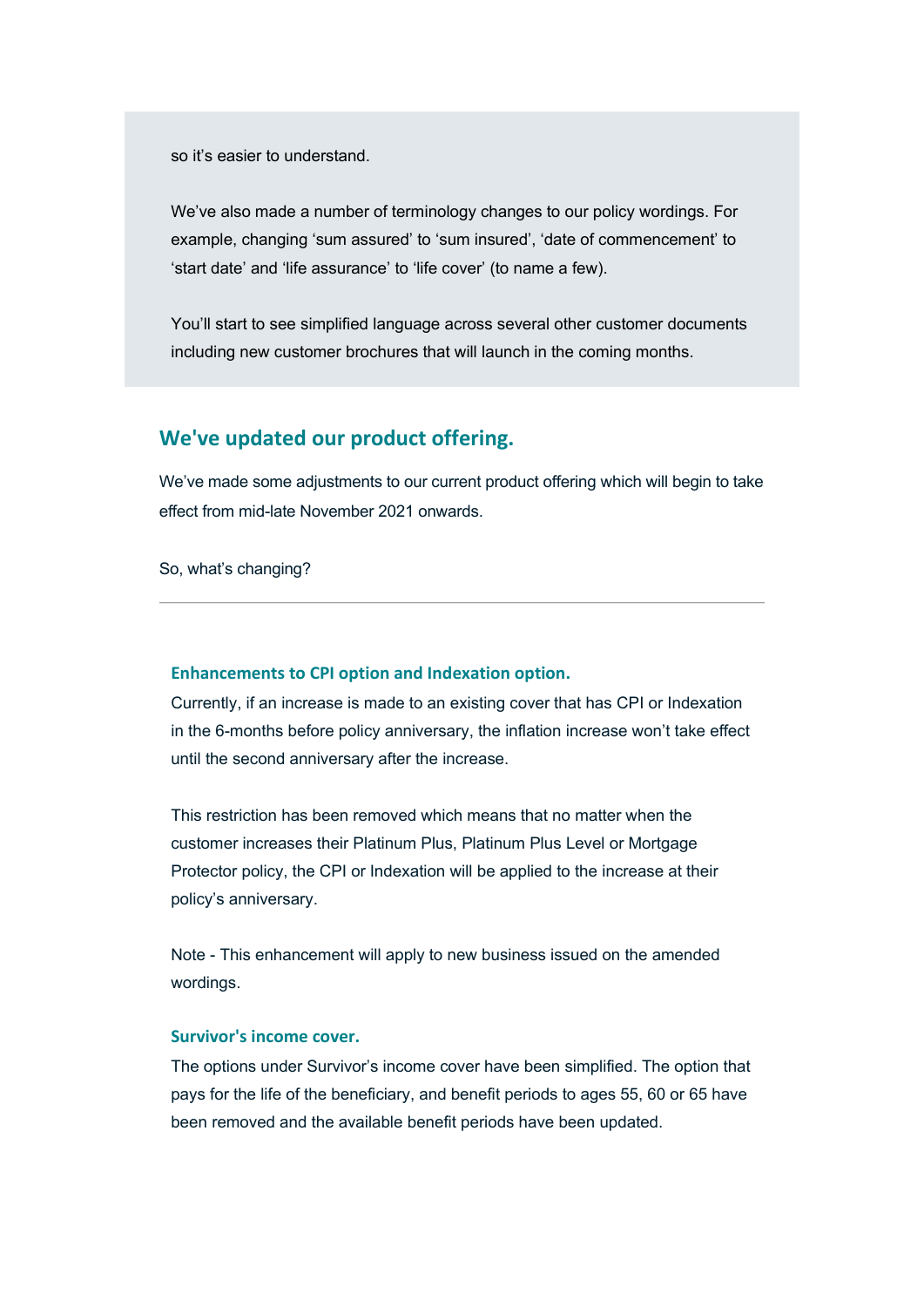These benefit periods now apply: 2, 3, 4, 5, 6, 7, 8, 9, 10, 15, 20, 25 or 30 years. **Amendments to definitions for new business going forward.**

The **class 1-4 definition of 'total disability'** has been updated for our income protection-type covers.

**Currently**, to be considered totally disabled a customer must be:

- under the regular and personal care of a medical practitioner, and
- unable to:
	- o perform at least one important income producing duty, or
	- o engage in their own occupation for more than 10 hours a week; and
- not working in any other occupation.

**Moving forward,** a customer will be considered totally disabled if they're:

- under the regular and personal care of a medical practitioner, and
- unable to:
	- o perform at least one important income producing duty, or
	- o engage in their own occupation for more than 10 hours per week, and
- not engaging in any occupation other than up to 10 hours per week in their own occupation.

There's no change to the income earned in those 10 hours – it still won't be offset.

**Severe inflammatory bowel disease** - we've restructured the definition to make it clear that both Crohn's disease and ulcerative colitis need to have failed surgical